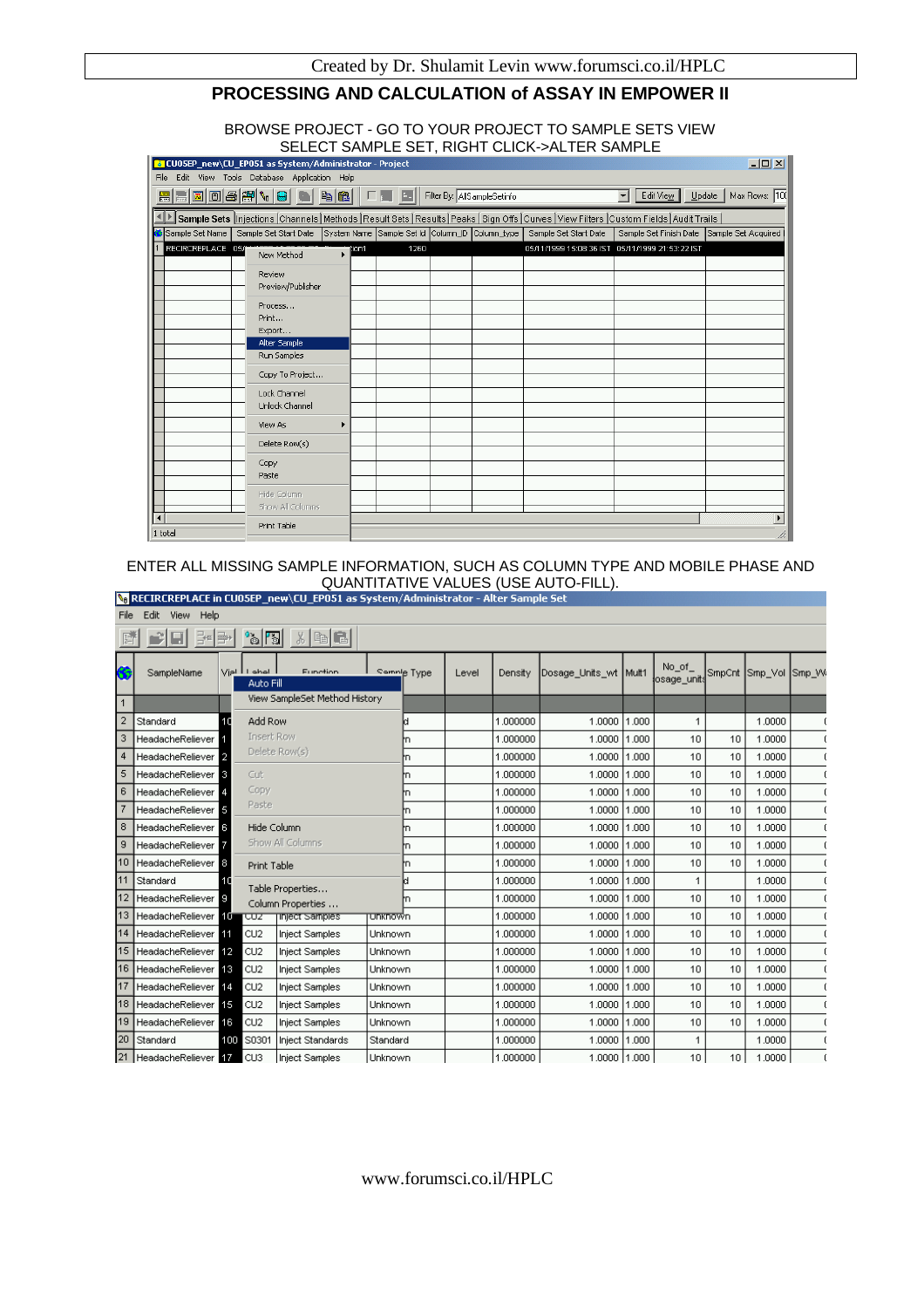$|A|$   $x|$ 

#### *ALTER SAMPLE* **WINDOW IS OPENED:**

- 1. ARRANGE COLUMNS FOR YOUR CONVENIENCE-YOU CAN DRAG THEM LEFT AND RIGHT.
- 2. FILL IN THE INFORMATION IN LINE 1 AND COPY IT BY: CNTR-D
- 3. CHANGE SAMPLE TYPE TO "STANDARDS" IF NECESSARY.

4. LABEL STANDARD 1 AS Std1 and STANDARD 2 AS Std2 **(important for intersample calculations!)**

- 5. MAKE SURE THAT THE METHOD SET IS THE RIGHT ONE FOR CALCULATIONS. IF NOT,
- REPLACE IT WITH THE CALCULATIONS' METHOD SET.

| File                 | Edit View Help      |                |                 |                                                                                                                                                                                                                                                                                                                                                     |             |          |                       |       |                                   |    |        |                       |
|----------------------|---------------------|----------------|-----------------|-----------------------------------------------------------------------------------------------------------------------------------------------------------------------------------------------------------------------------------------------------------------------------------------------------------------------------------------------------|-------------|----------|-----------------------|-------|-----------------------------------|----|--------|-----------------------|
|                      |                     |                |                 | $\begin{picture}(180,10) \put(0,0){\line(1,0){10}} \put(10,0){\line(1,0){10}} \put(10,0){\line(1,0){10}} \put(10,0){\line(1,0){10}} \put(10,0){\line(1,0){10}} \put(10,0){\line(1,0){10}} \put(10,0){\line(1,0){10}} \put(10,0){\line(1,0){10}} \put(10,0){\line(1,0){10}} \put(10,0){\line(1,0){10}} \put(10,0){\line(1,0){10}} \put(10,0){\line($ |             |          |                       |       |                                   |    |        |                       |
|                      | SampleName          | Vial           | Label           | Function                                                                                                                                                                                                                                                                                                                                            | Sample Type | Density  | Dosage_Units_wt Mult1 |       | No_of_dosage_units SmpCnt Smp_Vol |    |        |                       |
|                      |                     |                |                 | Clear Calibration                                                                                                                                                                                                                                                                                                                                   |             |          |                       |       |                                   |    |        |                       |
| $\overline{2}$       | Standard            |                | 100 Std1        | Inject Standards                                                                                                                                                                                                                                                                                                                                    | Standard    | 1.000000 | 1.0000                | 1.000 | $\mathbf{1}$                      |    | 1.0000 |                       |
| 3                    | HeadacheReliever    |                | CU <sub>1</sub> | Inject Samples                                                                                                                                                                                                                                                                                                                                      | Unknown     | 1.000000 | 1,0000                | 1.000 | 10                                | 10 | 1,0000 |                       |
|                      | HeadacheReliever    | $\overline{2}$ | CU1             | Inject Samples                                                                                                                                                                                                                                                                                                                                      | Unknown     | 1.000000 | 1,0000                | 1.000 | 10                                | 10 | 1.0000 |                       |
| 5                    | HeadacheReliever    | 3              | CU1             | Inject Samples                                                                                                                                                                                                                                                                                                                                      | Unknown     | 1.000000 | 1.0000                | 1.000 | 10                                | 10 | 1,0000 |                       |
| 6                    | HeadacheReliever    | 4              | CU <sub>1</sub> | Inject Samples                                                                                                                                                                                                                                                                                                                                      | Unknown     | 1.000000 | 1,0000                | 1.000 | 10                                | 10 | 1,0000 |                       |
|                      | HeadacheReliever    | l5             | CU <sub>1</sub> | <b>Inject Samples</b>                                                                                                                                                                                                                                                                                                                               | Unknown     | 1.000000 | 1,0000                | 1.000 | 10                                | 10 | 1.0000 |                       |
| 8                    | HeadacheReliever    | l6             | CU <sub>1</sub> | Inject Samples                                                                                                                                                                                                                                                                                                                                      | Unknown     | 1.000000 | 1.0000                | 1.000 | 10                                | 10 | 1.0000 |                       |
| 9                    | HeadacheReliever    |                | CU <sub>1</sub> | Inject Samples                                                                                                                                                                                                                                                                                                                                      | Unknown     | 1.000000 | 1,0000                | 1.000 | 10                                | 10 | 1,0000 |                       |
|                      | HeadacheReliever    | 8              | CU <sub>1</sub> | <b>Inject Samples</b>                                                                                                                                                                                                                                                                                                                               | Unknown     | 1.000000 | 1.0000                | 1.000 | 10                                | 10 | 1.0000 |                       |
|                      | Standard            | 100            | C020            | Inject Standards                                                                                                                                                                                                                                                                                                                                    | Control     | 1.000000 | 1.0000                | 1.000 | $\overline{1}$                    |    | 1,0000 |                       |
| 12.                  | HeadacheReliever    | l9.            | CU <sub>2</sub> | Inject Samples                                                                                                                                                                                                                                                                                                                                      | Unknown     | 1.000000 | 1.0000                | 1.000 | 10                                | 10 | 1.0000 |                       |
|                      | 13 HeadacheReliever | 10             | CU <sub>2</sub> | <b>Inject Samples</b>                                                                                                                                                                                                                                                                                                                               | Unknown     | 1.000000 | 1.0000                | 1.000 | 10                                | 10 | 1.0000 |                       |
| 14                   | HeadacheReliever    | 11             | CU <sub>2</sub> | Inject Samples                                                                                                                                                                                                                                                                                                                                      | Unknown     | 1.000000 | 1.0000                | 1.000 | 10                                | 10 | 1.0000 |                       |
| 15                   | HeadacheReliever    | 12             | CU2             | Inject Samples                                                                                                                                                                                                                                                                                                                                      | Unknown     | 1.000000 | 1.0000                | 1.000 | 10                                | 10 | 1.0000 |                       |
| 16                   | HeadacheReliever    | 13             | CU <sub>2</sub> | Inject Samples                                                                                                                                                                                                                                                                                                                                      | Unknown     | 1.000000 | 1.0000                | 1.000 | 10                                | 10 | 1.0000 |                       |
|                      | HeadacheReliever    | 14             | CU <sub>2</sub> | Inject Samples                                                                                                                                                                                                                                                                                                                                      | Unknown     | 1.000000 | 1.0000                | 1.000 | 10                                | 10 | 1.0000 |                       |
| 18                   | HeadacheReliever    | 15             | CU <sub>2</sub> | Inject Samples                                                                                                                                                                                                                                                                                                                                      | Unknown     | 1.000000 | 1.0000                | 1.000 | 10                                | 10 | 1,0000 |                       |
| 19.                  | HeadacheReliever    | 16             | CU <sub>2</sub> | Inject Samples                                                                                                                                                                                                                                                                                                                                      | Unknown     | 1.000000 | 1,0000                | 1.000 | 10                                | 10 | 1,0000 |                       |
| 20                   | Standard            |                | 100 C030        | Iniect Standards                                                                                                                                                                                                                                                                                                                                    | Control     | 1.000000 | 1,0000                | 1.000 | $\mathbf{1}$                      |    | 1,0000 |                       |
| 21                   | HeadacheReliever    | 17             | CU <sub>3</sub> | Inject Samples                                                                                                                                                                                                                                                                                                                                      | Unknown     | 1.000000 | 1,0000                | 1.000 | 10                                | 10 | 1,0000 |                       |
| 22                   | HeadacheReliever    | 18             | CU <sub>3</sub> | Inject Samples                                                                                                                                                                                                                                                                                                                                      | Unknown     | 1.000000 | 1,0000                | 1.000 | 10                                | 10 | 1,0000 |                       |
| 23                   | HeadacheReliever    | 19             | CU <sub>3</sub> | Inject Samples                                                                                                                                                                                                                                                                                                                                      | Unknown     | 1.000000 | 1,0000                | 1.000 | 10                                | 10 | 1.0000 |                       |
| 24                   | HeadacheReliever    | 20             | CU3             | Inject Samples                                                                                                                                                                                                                                                                                                                                      | Unknown     | 1.000000 | 1,0000                | 1.000 | 10                                | 10 | 1.0000 |                       |
| 25                   | HeadacheReliever    | 21             | CU <sub>3</sub> | <b>Inject Samples</b>                                                                                                                                                                                                                                                                                                                               | Unknown     | 1.000000 | 1,0000                | 1.000 | 10                                | 10 | 1,0000 |                       |
| 26                   | HeadacheReliever    | 22             | CU <sub>3</sub> | <b>Inject Samples</b>                                                                                                                                                                                                                                                                                                                               | Unknown     | 1.000000 | 1.0000                | 1.000 | 10                                | 10 | 1.0000 |                       |
| 27                   | HeadacheReliever    | 23             | CU <sub>3</sub> | Inject Samples                                                                                                                                                                                                                                                                                                                                      | Unknown     | 1.000000 | 1.0000                | 1.000 | 10                                | 10 | 1.0000 |                       |
| 28                   | HeadacheReliever    | 24             | CU <sub>3</sub> | Inject Samples                                                                                                                                                                                                                                                                                                                                      | Unknown     | 1.000000 | 1.0000                | 1.000 | 10                                | 10 | 1.0000 |                       |
| $\blacktriangleleft$ |                     |                |                 |                                                                                                                                                                                                                                                                                                                                                     |             |          |                       |       |                                   |    |        | $\blacktriangleright$ |

# **GO TO** *EDIT->AMOUNT* **TO ENTER AMOUNTS OR CONCENTRATIONS OF STANDARDS**:

| Fie                                                                 | C Sample(s) in MODAFINIL as LenaAb/Chemagis_QC - Alter Sample<br>tide View Help |                    |             |              |                |                                                                                    |           |                               |  |
|---------------------------------------------------------------------|---------------------------------------------------------------------------------|--------------------|-------------|--------------|----------------|------------------------------------------------------------------------------------|-----------|-------------------------------|--|
| $\overline{\mathbb{Z}}$                                             | Cit<br>Copy.                                                                    | CENTROL.<br>Colect | R           |              |                |                                                                                    |           |                               |  |
|                                                                     | <b>Dische</b>                                                                   | 12449              | ethod Set / | SampleWaight | <b>Diution</b> | ColumnType                                                                         | File name | Mobile Phase                  |  |
|                                                                     | <b>Amount</b><br><b>DISCOVERY</b>                                               |                    | pert Method |              |                |                                                                                    |           |                               |  |
|                                                                     | GC Sample Set Info                                                              |                    | FLOB        | 100.00000    |                | 1.00000 Ilnertsil ODS2 5 uM 4.6x250 MDFL08_005                                     |           | Gradient MP:ACN std diluted r |  |
| $\frac{1}{2}$                                                       | triser! Raw.                                                                    |                    | FLOB.       | 100.00000    |                | 1.00000  Inertsil ODS2 5 uM 4.5x260   MDFL08 005   Gradient MP:ACN   std diluted r |           |                               |  |
|                                                                     | District Row                                                                    |                    | FLOB.       | 100.00000    |                | 1.00000 Inertail ODS2 5 uM 4.6x260 MDFL08_007 Gradient MP:ACN std diluted r        |           |                               |  |
| $\begin{array}{ c c }\n\hline\n3 & 4 \\ \hline\n4 & 4\n\end{array}$ | Plates                                                                          |                    | FLOB        | 100,00000    |                | 1.00000 Inertsil ODS2 5 uM 4.8x250 MDFL08 003 Gradient MP:ACN std diluted d        |           |                               |  |
|                                                                     | Edit Sample Sec Enhamed on                                                      |                    | FL0B        | 100,00000    |                | 1.00000 Itnertsil ODS2 5 uM 4.6x250 MDFL08_009   Gradient MP:ACN   std diluted d   |           |                               |  |
| $\begin{array}{ c c }\n\hline\n5 & 4 \\ \hline\n6 & 4\n\end{array}$ | View Sample History.<br>the c Sample Set (1984 od History)                      |                    | <b>FLOB</b> | 100,00000    |                | 1.00000  Inertsil ODS2 5 uM 4.8x250   MDFL08 010   Gradient MP:ACN   std diluted g |           |                               |  |
|                                                                     | Rename GempleSes                                                                |                    |             |              |                |                                                                                    |           |                               |  |
|                                                                     |                                                                                 |                    |             |              |                |                                                                                    |           |                               |  |
|                                                                     |                                                                                 |                    |             |              |                |                                                                                    |           |                               |  |
|                                                                     |                                                                                 |                    |             |              |                |                                                                                    |           |                               |  |
|                                                                     |                                                                                 |                    |             |              |                |                                                                                    |           |                               |  |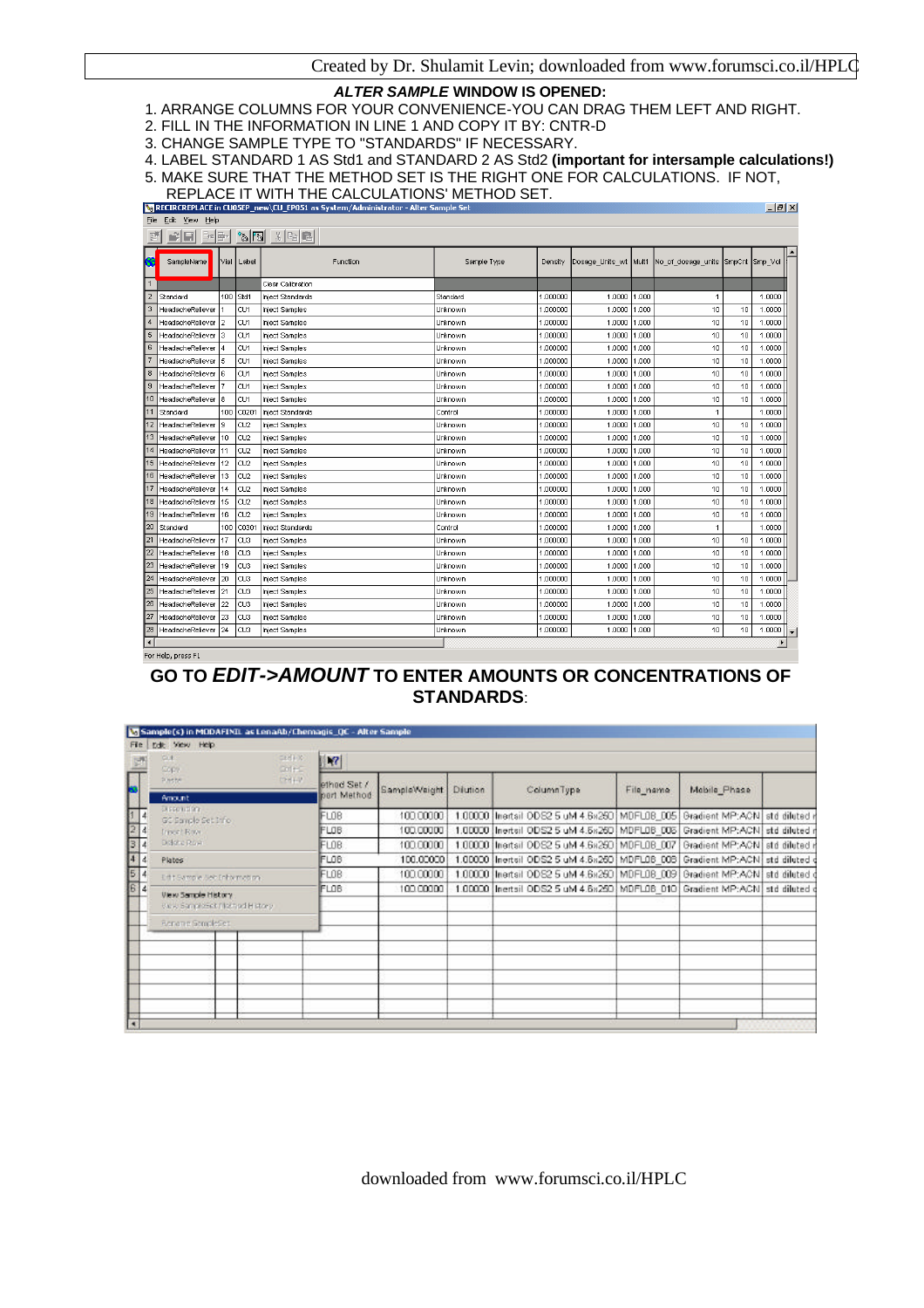#### Created by Dr. Shulamit Levin

#### THE "COMPONENT EDITOR" WINDOW IS OPENED. GO TO EDIT->COPY COMPONENTS FROM PROCESS METHOD TO ENTER NAMES AUTOMATICALLY:

| O.K.<br>Copy:                                                                                     | にいしゃ<br>CHACE |   | <b>E Type: STANDARDS ONLY</b> |                     |                     | $\overline{\mathbf{z}}$ |
|---------------------------------------------------------------------------------------------------|---------------|---|-------------------------------|---------------------|---------------------|-------------------------|
| $\frac{D}{R}$<br><b>Photo</b><br><b>Insurt Row</b><br>C <sub>o</sub><br>Delete Row                | ctri-n        |   |                               | Type: Standard      |                     |                         |
| Copy Component From MethodSet<br>Copy Component From Process Method<br>Conche Row To Polovim Cas. |               |   | Value<br>d) (Standard)        | Value<br>(Standard) | Value<br>(Standard) | Units Mall              |
|                                                                                                   |               |   |                               |                     |                     |                         |
|                                                                                                   |               |   |                               |                     |                     |                         |
|                                                                                                   |               |   |                               |                     |                     |                         |
|                                                                                                   |               |   |                               |                     |                     |                         |
|                                                                                                   |               |   |                               |                     |                     |                         |
|                                                                                                   |               |   |                               |                     |                     |                         |
|                                                                                                   |               |   |                               |                     |                     |                         |
| E F A Current A All Samples                                                                       |               | H |                               |                     |                     | $\mathbf{u}$            |

#### SELECT YOUR PROCESSING METHOD

|      |                     |      | VI KELIKLKEPLALE III LUUJEP_IIEW\LU_EPUJI dS 3YSLEIII/ AUIIIIIIISL           |                                 |                     |                     |        | popen an existing in occssing method |           |                     |                     |      |                 |               | m    |  |
|------|---------------------|------|------------------------------------------------------------------------------|---------------------------------|---------------------|---------------------|--------|--------------------------------------|-----------|---------------------|---------------------|------|-----------------|---------------|------|--|
| File | Edit<br>View        |      | Component Editor                                                             |                                 |                     |                     | Names: |                                      |           |                     |                     |      |                 |               |      |  |
|      | ÷<br>$\blacksquare$ | File | Edit View Help                                                               |                                 |                     |                     |        | AcetAspCaf PM                        |           |                     |                     |      |                 |               |      |  |
|      | SampleNa            |      | $B_{\rm s} B_{\rm s} $<br>[54]라<br>ΦI<br>Current Vial<br>Vial: 100<br>Row: 2 | $\mathcal{X}$ to $\blacksquare$ | Level:              | SampleSet 1         |        |                                      |           |                     |                     |      |                 |               |      |  |
| 1    |                     |      |                                                                              |                                 |                     |                     |        |                                      |           |                     |                     |      |                 |               |      |  |
|      | Standard            |      | Components                                                                   |                                 |                     |                     |        |                                      |           |                     |                     |      |                 |               |      |  |
| 3    | HeadacheRi          |      | Value Dose Std1_2nd_Dil Std1_Purity Std'                                     |                                 |                     |                     |        |                                      |           | Name: AcetAspCaf_PM |                     |      |                 |               |      |  |
| 4    | HeadacheRi          |      |                                                                              | Value                           | Value               | Value               |        |                                      |           |                     |                     |      |                 |               |      |  |
| 5    | HeadacheRi          |      | Component                                                                    | (Standard)                      | (Standard) (Standar |                     |        |                                      |           |                     |                     |      |                 |               |      |  |
| 6    | HeadacheRi          |      | Acetaminophen                                                                | 0.100000                        | 0.100000            | 0.1000              |        | Comments:                            |           |                     |                     |      |                 |               |      |  |
|      | HeadacheRi          |      | Caffeine                                                                     | 0.100000                        | 0.100000            | 0.1000              |        |                                      |           |                     |                     |      |                 |               |      |  |
| 8    | HeadacheRi          | 13 I | Aspirin                                                                      | 0.100000                        | 0.100000            | 0.1000              |        |                                      |           |                     |                     |      |                 |               |      |  |
| 9    | HeadacheRi          |      | Benzoic Acid                                                                 | 6.000000                        | 6.000000            | 6,0000              |        |                                      |           |                     |                     |      |                 |               |      |  |
| 10   | HeadacheRi          |      |                                                                              |                                 |                     |                     |        |                                      |           |                     |                     |      |                 |               |      |  |
| 11   | Standard            |      |                                                                              |                                 |                     |                     |        |                                      |           |                     |                     |      |                 |               |      |  |
| 12   | HeadacheRi          |      |                                                                              |                                 |                     |                     |        |                                      |           |                     | Open                |      | Cancel          |               | Help |  |
| 13   | HeadacheRi          |      |                                                                              |                                 |                     |                     |        |                                      |           |                     |                     | ᠊᠋᠋᠊ | ᠇ᠳ              | <b>T.UUUU</b> | ᠊ᡂ   |  |
| 14   | HeadacheRi          |      |                                                                              |                                 |                     |                     |        |                                      |           |                     |                     | 10   | 10              | 1.0000        | 0.00 |  |
| 15   | HeadacheRi          |      |                                                                              |                                 |                     |                     |        |                                      |           |                     |                     | 10   | 10              | 1.0000        | 0.00 |  |
| 16   | HeadacheRi          |      |                                                                              |                                 |                     |                     |        |                                      |           |                     |                     | 10   | 10              | 1.0000        | 0.00 |  |
| 17   | HeadacheRi          |      | $\Lambda$ Current $\lambda$ All Samples                                      |                                 |                     | $\vert \cdot \vert$ |        |                                      |           |                     | $\vert \cdot \vert$ | 10   | 10              | 1.0000        | 0.00 |  |
| 18   | HeadacheRi          |      |                                                                              |                                 |                     |                     |        |                                      |           |                     |                     | 10   | 10              | 1,0000        | 0.00 |  |
| 19   | HeadacheRi          |      | Prev                                                                         | Next                            |                     |                     |        |                                      | <b>OK</b> |                     | Cancel              | 10   | 10              | 1.0000        | 0.00 |  |
| 20   | Standard            |      | For Help, press F1                                                           |                                 |                     |                     |        |                                      |           |                     |                     |      |                 | 1.0000        | 0.00 |  |
| 21   |                     |      | HeadacheReliever 17 (CLI3   Inject Cennies                                   |                                 | Linknown            |                     |        | 14.000000                            |           |                     | 1.000011.0001       | 10 I | 10 <sub>1</sub> | 1.0000        | 0.00 |  |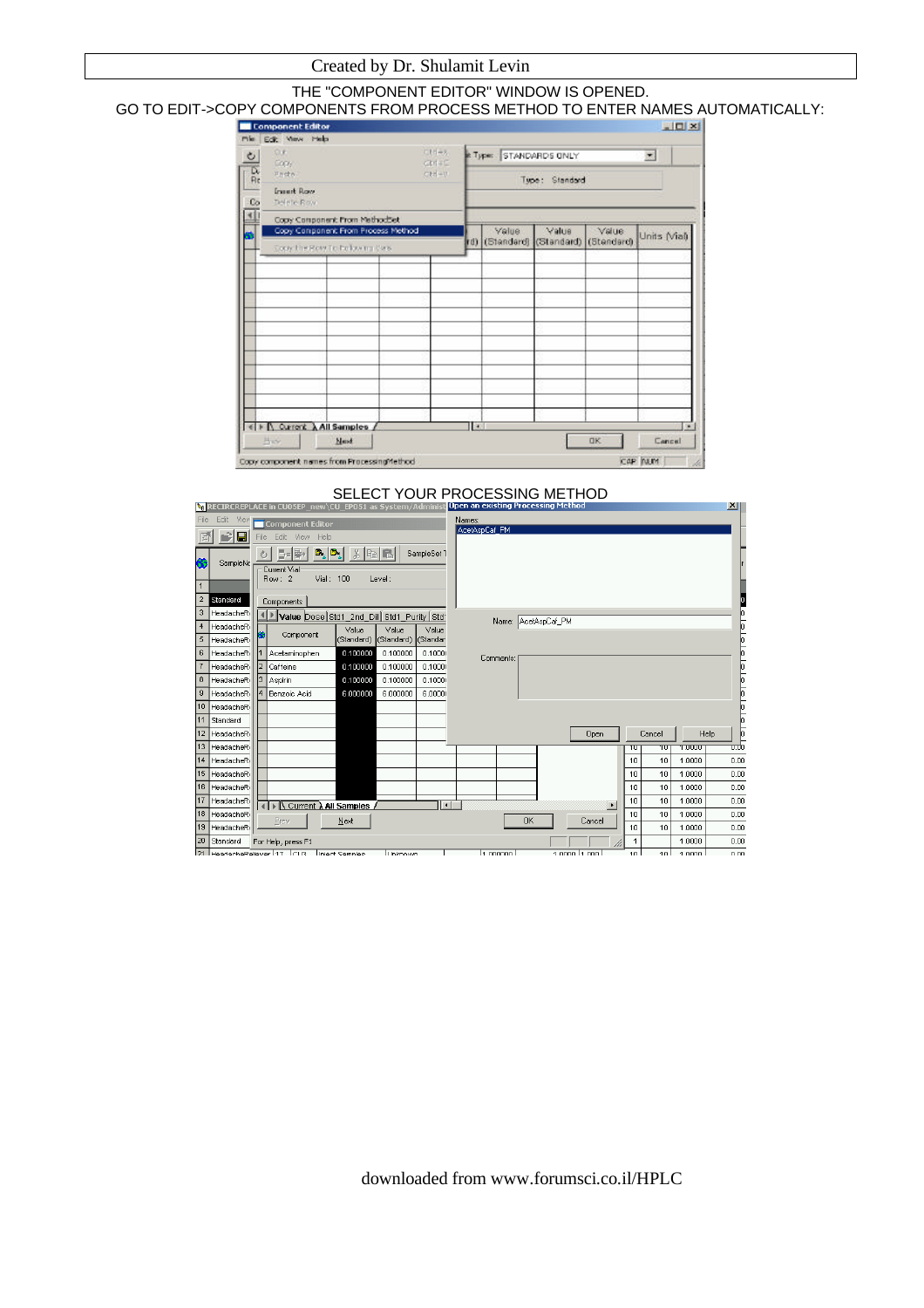#### ALL THE COMPONENTS ARE LISTED AUTOMATICALLY FROM THE PROCESSING METHOD. ENTER THE AMOUNTS FOR ALL THE VIALS (USE *CTRL-R* TO COPY TO RIGHT).

|      | <b>Component Editor</b>                 |                                         |          |                                |             |          |            | $\Box$ D $\times$ |    |
|------|-----------------------------------------|-----------------------------------------|----------|--------------------------------|-------------|----------|------------|-------------------|----|
| Eile | Edit<br>View<br>Help                    |                                         |          |                                |             |          |            |                   |    |
| Ò    | 라-                                      | $\mathbf{B}_s[\mathbf{D}_s]$ , is equal |          | SampleSet Type: STANDARDS ONLY |             |          |            | ▾╎                |    |
|      | Current Vial<br>Vial: 100<br>Row: 2     |                                         | Level:   |                                |             | Type:    | Standard   |                   |    |
|      | Components                              |                                         |          |                                |             |          |            |                   |    |
| ĸ    | Component                               | Value                                   | Dose     | Std1_2nd_Dil                   | Std1_Purity | Std1_Vol | Std1_water | Std2_wt           | Ur |
| 1    | Acetaminophen                           | 0.100000                                | 1.000000 | 0.000                          | 0.000       | 0.000    | 0.000      |                   | mg |
| 2    | Caffeine                                | 0.100000                                | 1.000000 | 0.000                          | 0.000       | 0.000    | 0.000      |                   | m  |
| 3    | Aspirin                                 | 0.100000                                | 1.000000 | 0.000                          | 0.000       | 0.000    | 0.000      |                   | m  |
| 4    | <b>Benzoic Acid</b>                     | 6.000000                                | 1.000000 | 0.000                          | 0.000       | 0.000    | 0.000      |                   | m  |
|      |                                         |                                         |          |                                |             |          |            |                   |    |
|      |                                         |                                         |          |                                |             |          |            |                   |    |
|      |                                         |                                         |          |                                |             |          |            |                   |    |
|      |                                         |                                         |          |                                |             |          |            |                   |    |
|      |                                         |                                         |          |                                |             |          |            |                   |    |
|      |                                         |                                         |          |                                |             |          |            |                   |    |
|      |                                         |                                         |          |                                |             |          |            |                   |    |
|      |                                         |                                         |          |                                |             |          |            |                   |    |
|      |                                         |                                         |          |                                |             |          |            |                   |    |
|      | $\Lambda$ Current $\Lambda$ All Samples |                                         |          | ∣∣∢∣                           |             |          |            |                   |    |
|      | Prev                                    | Next                                    |          |                                |             | 0K       |            | Cancel            |    |
|      | For Help, press F1                      |                                         |          |                                |             |          |            |                   | h, |

CLICK OK TO CLOSE AND GO BACK TO *ALTER SAMPLE VIEW*

## **ENTER SAMPLE INFORMATION FOR UNKNOWNS (SAMPLES)**

- ENTER THE SAMPLE INFORMATION relevant for the calculations.
- Make sure to select "Summarize Custom Fields" in the last line FOR THE INTERSAMPLE CALCULATIONS:

|     | www.www.community.com   | $\cdots$ | ---   | in gwwy wyn gynww       | $-$ and the state. | -------  | <b>LOW STATE STATE</b> |  |
|-----|-------------------------|----------|-------|-------------------------|--------------------|----------|------------------------|--|
| 26. | HeadacheReliever        | 122      | ICU3. | Inject Samples          | Unknown            | 1.000000 | 1.0000 11              |  |
| 27  | <b>HeadacheReliever</b> | 23       | ICU3. | Inject Samples          | Unknown            | 1.000000 | 1.0000                 |  |
| 28  | <b>HeadacheReliever</b> | 24       | lcus. | Inject Samples          | Unknown            | 1.000000 | 1.0000                 |  |
| 29  | Standard                | 100      | S0401 | Inject Standards        | Standard           | 1.000000 | 1.0000                 |  |
| 30  |                         |          |       | l Quantitate            |                    |          |                        |  |
| 31  |                         |          |       | Summarize Custom Fields |                    |          |                        |  |
|     |                         |          |       |                         |                    |          |                        |  |
|     |                         |          |       |                         |                    |          |                        |  |

or Help, press F1

TO SAVE THE CHANGES, FILE->SAVE :

TO EXIT: FILE-> EXIT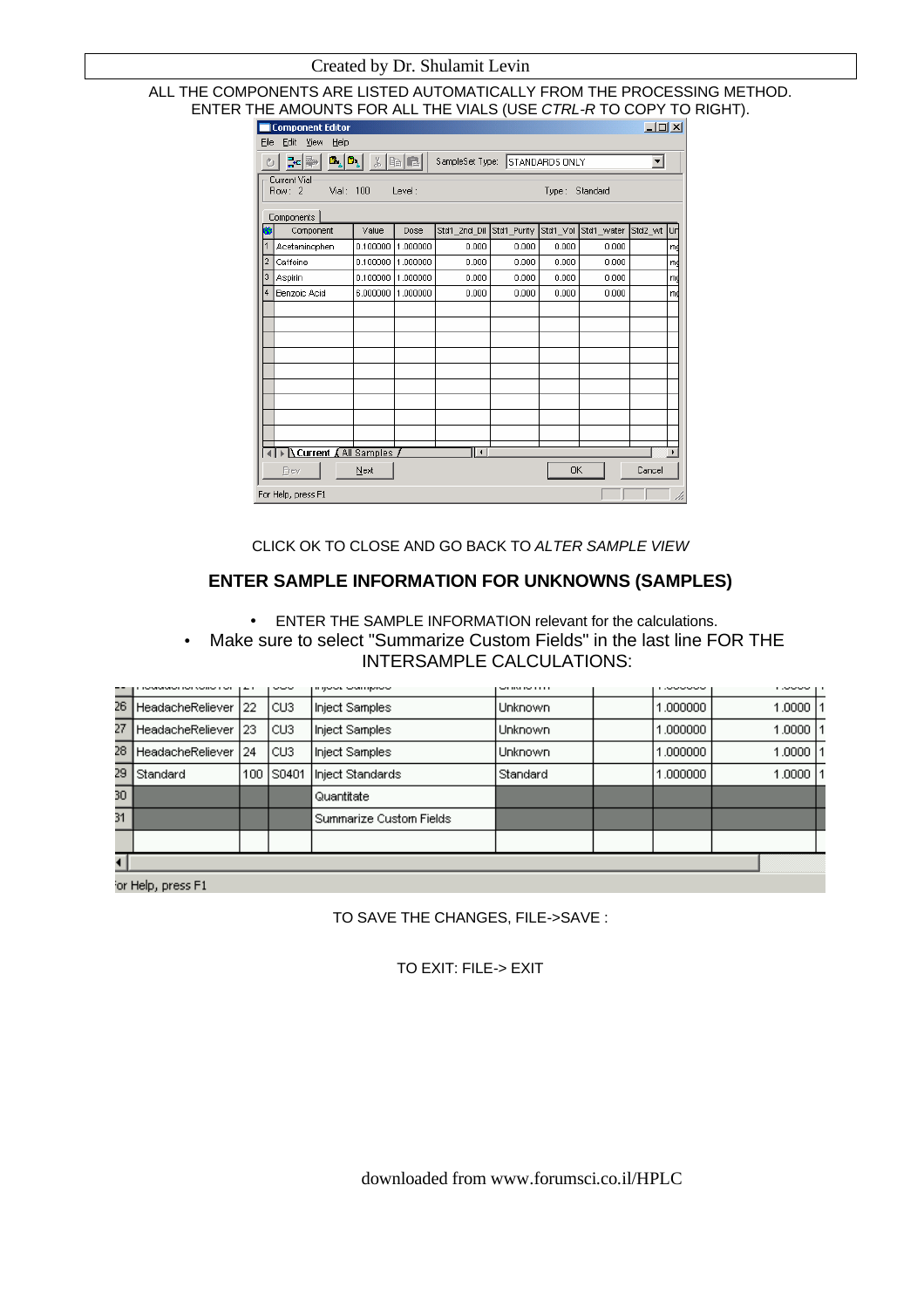| Created by Dr. Shulamit Levin |  |  |  |  |  |  |
|-------------------------------|--|--|--|--|--|--|
|-------------------------------|--|--|--|--|--|--|

## **Select the sample set and process it: Tools (or right-click)->Process**

|             |                 | <b>2</b> CU05EP_new\CU_EP051 as System/Administrator - Project      |                                |    |          |
|-------------|-----------------|---------------------------------------------------------------------|--------------------------------|----|----------|
| <b>File</b> | Edit            | View Tools Database Application                                     | Help                           |    |          |
|             |                 | B B D 0 4 4 4 5 6 6 6                                               |                                |    | Filter B |
|             |                 | Sample Sets  Injections  Channels   Methods   Result Sets   Results |                                |    |          |
|             | Sample Set Name | Sample Set Start Date                                               | System Name Sample Set Id Colu |    |          |
|             |                 |                                                                     | New Method                     | BО |          |
|             |                 |                                                                     | Review                         |    |          |
|             |                 |                                                                     | Preview/Publisher              |    |          |
|             |                 |                                                                     |                                |    |          |
|             |                 |                                                                     | Process                        |    |          |
|             |                 |                                                                     | Print                          |    |          |
|             |                 |                                                                     | Export<br>Alter Sample         |    |          |
|             |                 |                                                                     |                                |    |          |
|             |                 |                                                                     | Run Samples                    |    |          |
|             |                 |                                                                     | Copy To Project                |    |          |
|             |                 |                                                                     | <b>Lock Channel</b>            |    |          |

In the following screen you select "Use acquisition method set" and check the "Clear Calibration" and click OK.

| <b>OCCUPATION</b><br>⊽<br>Process<br>C Use specified method set<br>◯ Use specified processing method<br>Clear Calibration | <b>C</b> Use acquisition method set (i.   from the sample set used to acquire data)<br>How: Calibrate and Quantitat |
|---------------------------------------------------------------------------------------------------------------------------|---------------------------------------------------------------------------------------------------------------------|
| Reporting                                                                                                                 |                                                                                                                     |
| Print<br><b>\\MAD\Color Laser</b>                                                                                         |                                                                                                                     |
|                                                                                                                           | C Use acquisition method set (i.e. from the sample set used to acquire data)                                        |
| C Use specified method set                                                                                                |                                                                                                                     |
|                                                                                                                           |                                                                                                                     |
| C Use specified report method                                                                                             |                                                                                                                     |
| Exporting:<br>Export<br>C Use specified method set                                                                        | ⊙ Use acquisition method set (i.e. from the sample set used to acquire data)                                        |
| C Use specified export method                                                                                             |                                                                                                                     |
|                                                                                                                           | OK<br>Cancel<br>Help                                                                                                |

SELECT the SAMPLE SET again, RIGHT CLICK->VIEW AS Result-Sets or Results to find your results for printing.

## ALTERNATIVELY:

- SELECT the SAMPLE SET again, RIGHT CLICK->VIEW AS CHANNELS.
- SELECT THE STANDARDS/SAMPLES AND PROCESS THEM WITH YOUR METHOD-SET//PROCESSING-METHOD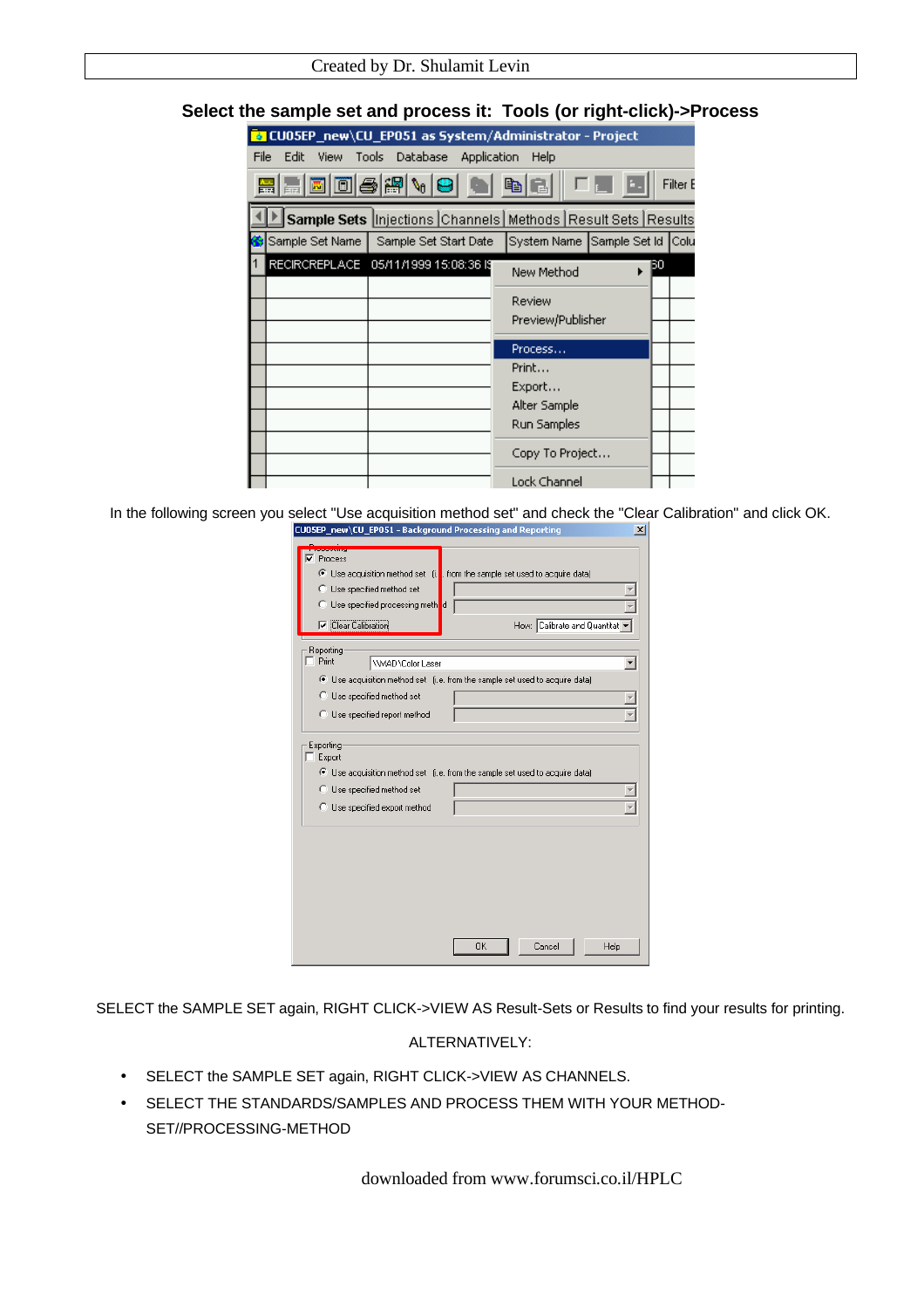# **TO PRINT THE RESULTS**

Go to the Results View and select the results that you just saved.

|                     |                | <b>AABBAHID &amp; BCK</b>                                  |     | 「三 記                                                                             | Filter By: Processed Today                              |                                                | ٠                                        | Edit View |
|---------------------|----------------|------------------------------------------------------------|-----|----------------------------------------------------------------------------------|---------------------------------------------------------|------------------------------------------------|------------------------------------------|-----------|
|                     |                | Sengie Sets   hiections   Channels   Methods   Result Sets |     |                                                                                  | Peaks Sign Offs   Curves   View Filters   Custom Fields |                                                |                                          |           |
|                     |                |                                                            |     | Sandellane Via Injection Sande Type Channel Proposed Channel Descy Date Boguines |                                                         |                                                | Date Processed Processing Method Process |           |
| PO Link: 3          | lē             | Linknown                                                   | 496 | 254nm                                                                            |                                                         | 17/09/1997 17:30:59 29/11/2006 15:15:57 ILC PQ |                                          | System    |
| PO Link 2           | ς.             | Linknown.                                                  | 486 | 254nm                                                                            |                                                         | 17/09/1997 17:24:04 29/11/2005 15:15:51 LC RG  |                                          | System    |
| PO Unk 1            | l4             | 1 Unknown                                                  | 436 | 254 <sub>nm</sub>                                                                |                                                         | 17/09/1997 17:17:07 29/11/2005 15:04:22 ILC PO |                                          | System    |
| <b>Intel DWATOW</b> |                | <b>EXAMPLEMENT</b>                                         | 400 | <b>AVAILITY</b>                                                                  | <b>MERCHANDEL MARKET</b>                                | 2001 TRABAT IN ROOM OF LEATING                 |                                          | ayonn     |
| PQ Std 5.0x         | $\overline{2}$ | Standard                                                   | 496 | 254nm                                                                            |                                                         | 17/09/1997 17:03:14 29/11/2005 14:56:40 ILC PO |                                          | System    |
| PG 5td, 2.5x        |                | Standard                                                   | 486 | 254nm                                                                            |                                                         | 17/09/1997 18:56:03 29/11/2005 14:58:39 ILC PG |                                          | System    |

Go to *Tools->Print* and select your printer and your report method: For example: "Individual Unknown"

| etaults - Background Processing and Reporting                                                                        |      |
|----------------------------------------------------------------------------------------------------------------------|------|
| Processing<br>Process                                                                                                |      |
| C Use acquisition method set (i.e. from the sample set used to acquire data)                                         |      |
| C Use specified method set                                                                                           |      |
| C Use specified processing method                                                                                    |      |
| $\Box$ Clear Calibration $\Box$ Use Existing Integration<br><b>How:</b> Calibrate and Quantitat $\blacktriangledown$ |      |
| Reporting                                                                                                            |      |
| $\nabla$ Print<br>\\Lisa\LISAHP                                                                                      |      |
| C Use acquisition method set (i.e. from the sample set used to acquire data)                                         |      |
| Use specified method set<br>C.                                                                                       |      |
| Default Individual Report<br>Use specified report method                                                             |      |
| Exporting<br>Export                                                                                                  |      |
| C Use acquisition method set (i.e. from the sample set used to acquire data)                                         |      |
| C Use specified method set                                                                                           |      |
| Use specified export method<br>C.                                                                                    |      |
| OK<br>Cancel                                                                                                         | Help |

Click OK.

**To adjust the Report Method:**

| <b>IPD as Lexada/Chemaps, DE - Project</b><br>Ock Year Tools Estatione Help |  |                                                |                                    |                                                                     |                                                       |                | X            |
|-----------------------------------------------------------------------------|--|------------------------------------------------|------------------------------------|---------------------------------------------------------------------|-------------------------------------------------------|----------------|--------------|
|                                                                             |  | 只有国家的 日 电电阻 「 国 国                              | Filte ity: Processed Foday UV mly- |                                                                     | * Edring Lichts                                       |                |              |
| Sweet Solo   Inculture   Changle   Motherly   Road Solo                     |  |                                                |                                    | Posto Don 0 Ws   Curves   Wow Pillero   Castos Pieleh   Audit Trate |                                                       |                |              |
|                                                                             |  | Sanalekane File name Wal Injection Sanale Type | Channel                            | Piccessed Channel Deart                                             | Date Acquired                                         | Date Piccassed | Pioceopina M |
| TRWDN0F127. TRN054_07 4                                                     |  | ! Unknown                                      |                                    | A1100 VWO AU A1100 AU 270 sm                                        | 11/28/2005 9:24 04 AM 12/6/2005 3:05:24 PM TRN 054    |                |              |
| STRAVE NOP127 TRAVERS O7 14                                                 |  | 1 Linkmown                                     |                                    | A1100 VWO AU A1100 AU 270 nm                                        | 11/28/2006 9:21:03 AM 12/0/2006 12:12:08 PM 11/2MDS 6 |                |              |
|                                                                             |  |                                                |                                    |                                                                     |                                                       |                |              |
|                                                                             |  |                                                |                                    |                                                                     |                                                       |                |              |
|                                                                             |  |                                                |                                    |                                                                     |                                                       |                |              |
|                                                                             |  |                                                |                                    |                                                                     |                                                       |                |              |
|                                                                             |  |                                                |                                    |                                                                     |                                                       |                |              |
|                                                                             |  |                                                |                                    |                                                                     |                                                       |                |              |
|                                                                             |  |                                                |                                    |                                                                     |                                                       |                |              |
|                                                                             |  |                                                |                                    |                                                                     |                                                       |                |              |
|                                                                             |  |                                                |                                    |                                                                     |                                                       |                |              |
|                                                                             |  |                                                |                                    |                                                                     |                                                       |                |              |
|                                                                             |  |                                                |                                    |                                                                     |                                                       |                |              |
|                                                                             |  |                                                |                                    |                                                                     |                                                       |                |              |
|                                                                             |  |                                                |                                    |                                                                     |                                                       |                |              |
| lo, press PI                                                                |  |                                                |                                    |                                                                     |                                                       |                | 2 Solarbod   |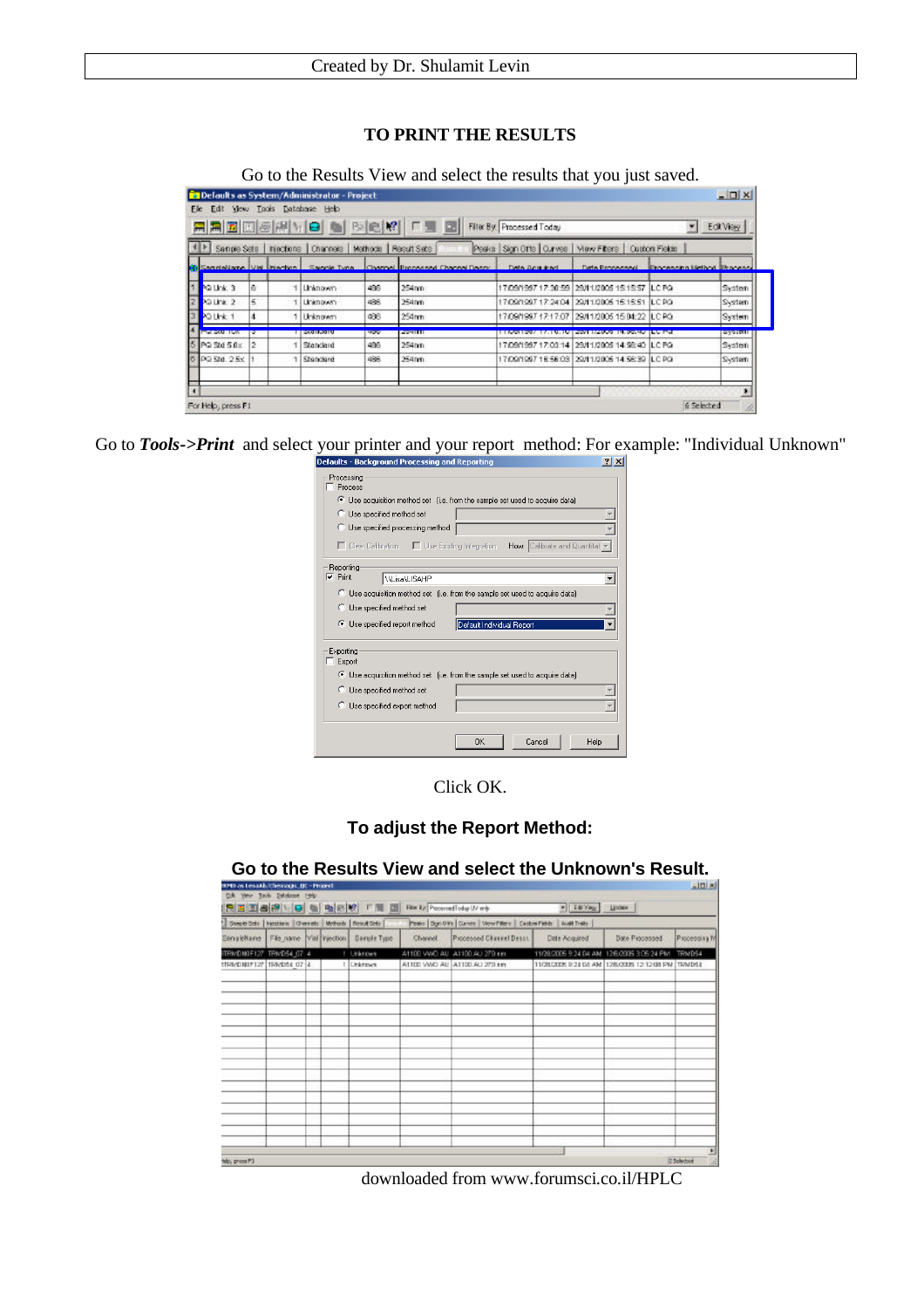#### $\frac{\mathcal{S}[\mathcal{B}][\mathcal{B}]\times [0,|\mathcal{B}|]}{\mathcal{S}[\mathcal{B}]} \geq \frac{|\mathcal{S}|}{|\mathcal{S}|} \geq \frac{|\mathcal{S}|}{|\mathcal{S}|} \geq \frac{|\mathcal{S}[\mathcal{B}][\mathcal{B}][\mathcal{B}]}{\mathcal{S}[\mathcal{B}][\mathcal{B}][\mathcal{B}]}$ **Life Life (1988)**<br>Trailers (Cambridge Cambridge Cambridge Cambridge Cambridge Cambridge Cambridge Cambridge Cambridge Cambridge<br> **Cambridge Cambridge Cambridge Cambridge Cambridge Cambridge Cambridge Cambridge Cambridge C** ä **also** Please relet the Report Mothed that you inside like to are to preview the data - Use the Report Hathod Individual Report in the sequenties Mathod Set 778-054. of Methanithing was generated to be agreement Use the following filippic filished ... [ Exchanged Linkscore R s am Rawl and Lesler  $\frac{1}{2} \left( \frac{1}{2} \frac{1}{2} \frac{1}{2} \right) = \frac{1}{2} \left( \frac{1}{2} \frac{1}{2} \right)$  $_{\rm{form}}$ He | Partials area Pr **Excel Giovenni**  $\frac{1}{2}$  Ensures more that . Note that you can be a constituent . There are constituent . The constant of  $\mathbb{R}$  =  $\mathbb{R}$  of the state

# **Tools->Preview/Publisher and select your report method**